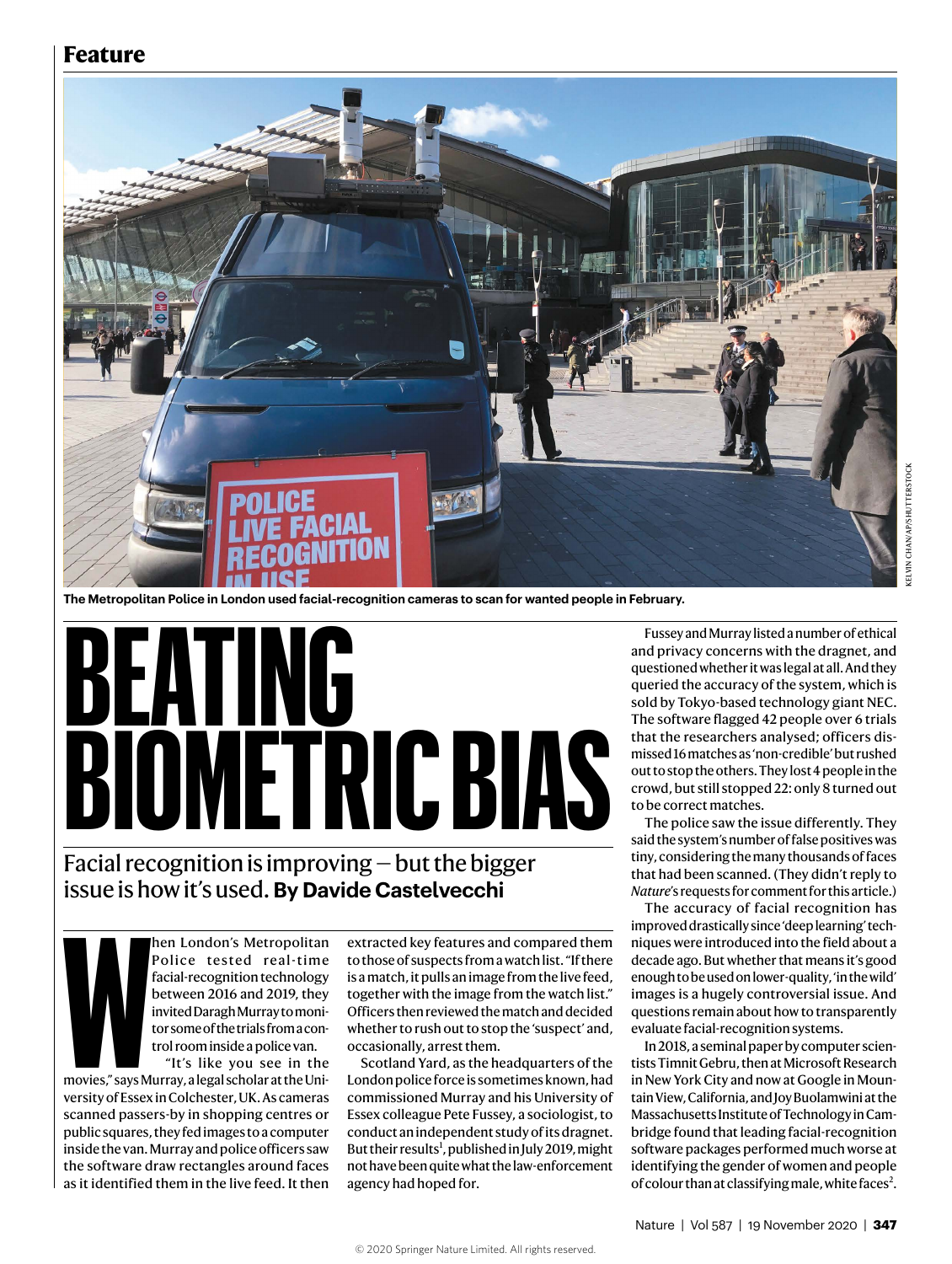# **Feature**

Concerns over demographic bias have since been quoted frequently in calls for moratoriums or bans of facial-recognition software.

In June, the world's largest scientific computing society, the Association for Computing Machinery in New York City, urged a suspension of private and government use of facial-recognition technology, because of "clear bias based on ethnic, racial, gender, and other human characteristics", which it said injured the rights of individuals in specific demographic groups. Axon, a maker of body cameras worn by police officers across the United States, has said that facial recognition isn't accurate enough to be deployed in its products. Some US cities have banned the use of the technology in policing, and US lawmakers have proposed a federal moratorium.

Companies say they're working to fix the biases in their facial-recognition systems, and some are claiming success. But many researchers and activists are deeply sceptical. They argue that even if the technology surpasses some benchmark in accuracy, that won't assuage deeper concerns that facial-recognition tools are used in discriminatory ways.

### **More accurate but still biased**

Facial-recognition systems are often proprietary and swathed in secrecy, but specialists say that most involve a multi-stage process (see 'How facial recognition works') using deep learning to train massive neural networks on large sets of data to recognize patterns. "Everybody who does face recognition now uses deep learning," says Anil Jain, a computer scientist at Michigan State University in East Lansing.

The first stage in a typical system locates one or more faces in an image. Faces in the feed from a surveillance camera might be viewed in a range of lighting conditions and from different angles, making them harder to recognize than in a standard passport photo, for instance. The algorithm will have been trained on millions of photos to locate 'landmarks' on a face, such as the eyes, nose and mouth, and it distils the information into a compact file, ranging from less than 100 bytes to a few kilobytes in size.

The next task is to 'normalize' the face, artificially rotating it into a frontal, well-illuminated view. This produces a set of facial 'features' that can be compared with those extracted from an existing database of faces. This will typically consist of pictures taken under controlled conditions, such as police mugshots. Because the feature representations are compact, structured files, a computer can quickly scan millions of them to find the closest match.

Matching faces to a large database — called one-to-many identification — is one of two main types of facial-recognition system. The other is one-to-one verification, the relatively simple task of making sure that a person matches their own photo. It can be applied to anything from unlocking a smartphone to passport control at national borders.

One measure of progress is the Face Recognition Vendor Test, an independent benchmarking assessment that the US National Institute of Standards and Technology (NIST) in Gaithersburg, Maryland, has been conducting for two decades. Dozens of laboratories, both commercial and academic, have voluntarily taken part in the latest round of testing, which began in 2018 and is ongoing. NIST measures the performance of each lab's software package on its own image data sets, which include frontal and profile police mugshots, and pictures scraped from the Internet. (The US technology giants Amazon, Apple, Google and Facebook have not taken part in the test.)

In reports released late last year, the NIST team described massive steps forward in the technology's performance during 2018, both for one-to-many searches<sup>3</sup> and for one-to-one verification<sup>4</sup> (see also go.nature.com/35pku9q). "We have seen a significant improvement in face-recognition accuracy," says Craig Watson, an electrical engineer who leads NIST's image group. "We know that's largely because of convolutional neural networks," he adds, a type of deep neural network that is especially efficient at recognizing images.

The best algorithms can now identify people from a profile image taken in the wild — matching it with a frontal view from the database — about as accurately as the best

# **"Systems are being brought to the wild without a proper evaluation of their performance."**

facial-recognition software from a decade ago could recognize frontal images, NIST found. Recognizing a face in profile "has been a long-sought milestone in face recognition research", the NIST researchers wrote.

But NIST also confirmed what Buolamwini and Gebru's gender-classification work suggested: most packages tended to be more accurate for white, male faces than for people of colour or for women<sup>5</sup>. In particular, faces classified in NIST's database as African American or Asian were 10–100 times more likely to be misidentified than those classified as white. False positives were also more likely for women than for men.

This inaccuracy probably reflects imbalances in the composition of each company's training database, Watson says — a scourge that data scientists often describe as 'garbage in, garbage out'. Still, discrepancies varied between packages, indicating that some companies might have begun to address the problem, he adds.

NEC, which supplies Scotland Yard's software, noted that in NIST's analysis, it was "among a small group of vendors where false positives based on demographic differentials were undetectable", but that match rates could be compromised by outdoor, poorly lit or grainy images.

### **False faces**

One-to-one verification, such as recognizing the rightful owner of a passport or smartphone, has become extremely accurate; here, artificial intelligence is as skilful as the sharpest-eyed humans. In this field, cutting-edge research focuses on detecting malevolent attacks. The first facial-recognition systems for unlocking phones, for example, were easily fooled by showing the phone a photo of the owner, Jain says; 3D face recognition does better. "Now the biggest challenge is very-highquality face masks." In one project, Jain and his collaborators are working on detecting such impersonators by looking for skin texture.

But one-to-many verification, as Murray found, isn't so simple. With a large enough watch list, the number of false positives flagged up can easily outweigh the true hits.

This is a problem when police must make quick decisions about stopping someone. But mistakes also occur in slower investigations. In January, Robert Williams was arrested at his house in Farmington Hills, Michigan, after a police facial-recognition system misidentified him as a watch thief on the basis of blurry surveillance footage of a Black man, which it matched to his driving licence. The American Civil Liberties Union (ACLU), a non-profit organization in New York City, filed a complaint about the incident to Detroit police in June, and produced a video in which Williams recounts what happened when a detective showed him the surveillance photos on paper. "I picked that paper up, held it next to my face and said, 'This is not me. I hope y'all don't think all Black people look alike.' And then he said: 'The computer says it's you,'" Williams said. He was released after being detained for 30 hours. ACLU attorney Phil Mayor says the technology should be banned. "It doesn't work, and even when it does work, it remains too dangerous a tool for governments to use to surveil their own citizens for no compelling return," he says.

Shortly after the ACLU complaint, Detroit police chief James Craig acknowledged that the software, if used by itself, would misidentify cases "96% of the time". Citing concerns over racial bias and discrimination, at least 11 US cities have banned facial recognition by public authorities in the past 18 months. But Detroit police still use the technology. In late 2019, the force adopted policies to ban live camera surveillance and to use the software only on still images and as part of criminal investigations; Williams was arrested before the policy went into practice, Craig said in June. (He did not respond to *Nature*'s requests for comment.)

Other aspects of facial analysis, such as trying to deduce someone's personality on